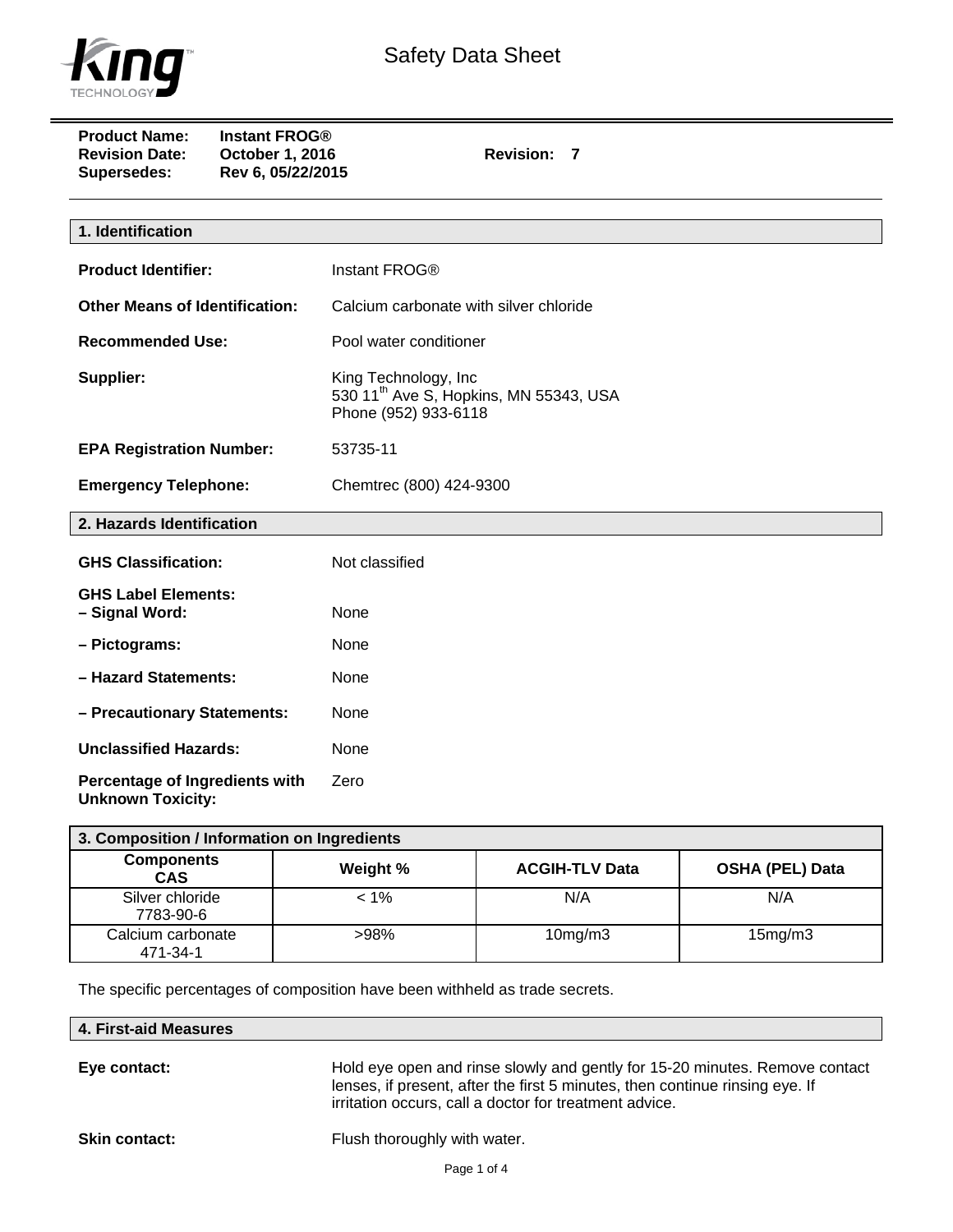

| <b>Product Name:</b><br><b>Revision Date:</b><br>Supersedes:                  | <b>Instant FROG®</b><br>October 1, 2016<br>Rev 6, 05/22/2015 | <b>Revision: 7</b>                                                                                                                |
|-------------------------------------------------------------------------------|--------------------------------------------------------------|-----------------------------------------------------------------------------------------------------------------------------------|
| Inhalation:                                                                   |                                                              | Move person to fresh air. If irritation occurs, call a doctor for treatment advice.                                               |
|                                                                               |                                                              |                                                                                                                                   |
| Ingestion:                                                                    |                                                              | Ingestion of significant amounts is unlikely. If irritation occurs, call a doctor for<br>treatment advice.                        |
| <b>Most Important Symptoms,</b><br><b>Acute and Delayed:</b>                  |                                                              | No known symptoms.                                                                                                                |
| <b>Immediate Medical Attention</b><br><b>Required:</b>                        |                                                              | None required.                                                                                                                    |
| 5. Fire-fighting Measures                                                     |                                                              |                                                                                                                                   |
| <b>Suitable Extinguishing Media:</b>                                          |                                                              | There are no unusual fire or explosion hazards with this material. This material<br>is stable, non-hazardous.                     |
| <b>Unsuitable Extinguishing</b><br>Media:                                     |                                                              | None known.                                                                                                                       |
| <b>Special Protective Equipment</b><br>and Precautions for Fire-<br>fighters: |                                                              | There are no unusual fire or explosion hazards with this material. This material<br>is stable, non-hazardous.                     |
| <b>Specific Hazards Arising From</b><br>the Chemical:                         |                                                              | None known.                                                                                                                       |
| <b>6. Accidental Release Measures</b>                                         |                                                              |                                                                                                                                   |
| <b>Personal Precautions:</b>                                                  |                                                              | Using appropriate equipment, contain spilled material.                                                                            |
| <b>Methods for Cleaning Up:</b>                                               |                                                              | Product is a non-hazardous solid. Sweep up material and dispose of as<br>normal household waste.                                  |
| 7. Handling and Storage                                                       |                                                              |                                                                                                                                   |
| Handling:                                                                     |                                                              | Product is non-hazardous. There are no specific handling requirements.                                                            |
| Storage:                                                                      |                                                              | Keep this product in original closed container when not in use. Store in cool,<br>dry, well ventilated area away from open flame. |
| 8. Exposure Controls / Personal Protection                                    |                                                              |                                                                                                                                   |
| <b>Exposure Limits:</b>                                                       |                                                              | See Section 3.                                                                                                                    |
| <b>Appropriate Engineering</b><br><b>Controls:</b>                            |                                                              | None required.                                                                                                                    |
| <b>Personal protective equipment:</b>                                         |                                                              |                                                                                                                                   |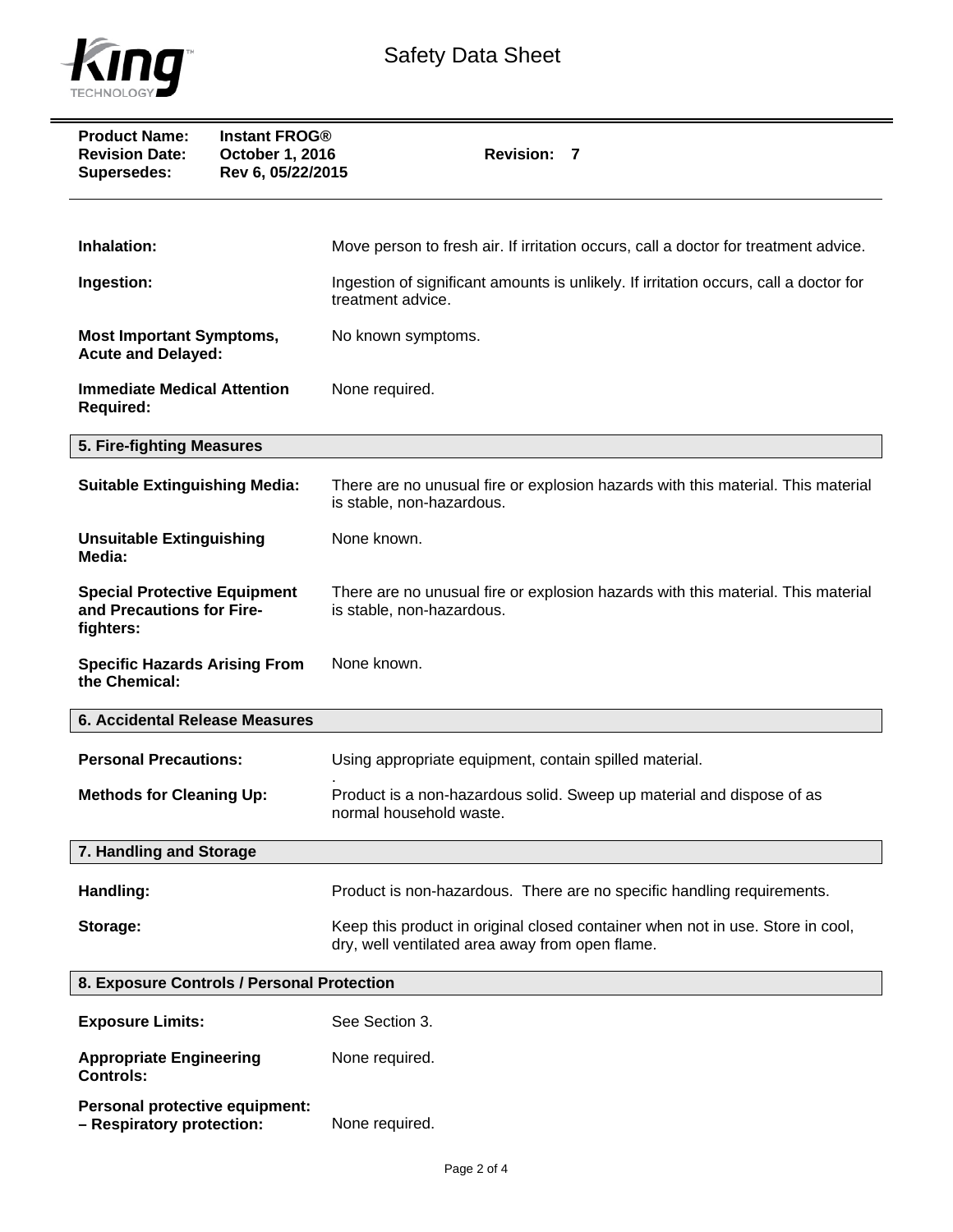

| <b>Product Name:</b><br><b>Revision Date:</b><br><b>Supersedes:</b>                                                                                                                                                                                                                                                                                                                                                                             | <b>Instant FROG®</b><br>October 1, 2016<br>Rev 6, 05/22/2015 | <b>Revision: 7</b>                                                                                                                                                                                                                                                                                                                        |
|-------------------------------------------------------------------------------------------------------------------------------------------------------------------------------------------------------------------------------------------------------------------------------------------------------------------------------------------------------------------------------------------------------------------------------------------------|--------------------------------------------------------------|-------------------------------------------------------------------------------------------------------------------------------------------------------------------------------------------------------------------------------------------------------------------------------------------------------------------------------------------|
| - Hand protection:                                                                                                                                                                                                                                                                                                                                                                                                                              |                                                              | None required.                                                                                                                                                                                                                                                                                                                            |
| - Eye protection:                                                                                                                                                                                                                                                                                                                                                                                                                               |                                                              | None required.                                                                                                                                                                                                                                                                                                                            |
| - Skin and body protection:                                                                                                                                                                                                                                                                                                                                                                                                                     |                                                              | None required.                                                                                                                                                                                                                                                                                                                            |
| <b>Hygiene measures:</b>                                                                                                                                                                                                                                                                                                                                                                                                                        |                                                              | None required.                                                                                                                                                                                                                                                                                                                            |
| <b>Other Precautions:</b>                                                                                                                                                                                                                                                                                                                                                                                                                       |                                                              | None required.                                                                                                                                                                                                                                                                                                                            |
| 9. Physical and Chemical Properties                                                                                                                                                                                                                                                                                                                                                                                                             |                                                              |                                                                                                                                                                                                                                                                                                                                           |
| Appearance:<br>Odor:<br><b>Odor threshold:</b><br>Melting point / range:<br>Boiling point / range:<br>Flash point:<br><b>Evaporation rate:</b><br><b>Flammability:</b><br>Vapor pressure:<br>Vapor density:<br><b>Bulk density:</b><br>Solubility in water:<br>Specific gravity:<br>pH:<br><b>Flammability limits:</b><br><b>Partition coefficient:</b><br>Auto-ignition temperature:<br><b>Decomposition temperature:</b><br><b>Viscosity:</b> |                                                              | White granular material<br>Not available<br>Not available<br>Not available<br>Not available<br>Not available<br>Not available<br>Not available<br>Not available<br>Not available<br>Not available<br>Not available<br>Not available<br>Not available<br>Not available<br>Not available<br>Not available<br>Not available<br>Not available |
| 10. Stability and Reactivity                                                                                                                                                                                                                                                                                                                                                                                                                    |                                                              |                                                                                                                                                                                                                                                                                                                                           |
| <b>Reactivity:</b>                                                                                                                                                                                                                                                                                                                                                                                                                              |                                                              | Not reactive under normal conditions.                                                                                                                                                                                                                                                                                                     |
| Stability:                                                                                                                                                                                                                                                                                                                                                                                                                                      |                                                              | This product is stable under normal conditions                                                                                                                                                                                                                                                                                            |
| Incompatible materials:                                                                                                                                                                                                                                                                                                                                                                                                                         |                                                              | None known.                                                                                                                                                                                                                                                                                                                               |
| <b>Conditions to avoid:</b>                                                                                                                                                                                                                                                                                                                                                                                                                     |                                                              | None known.                                                                                                                                                                                                                                                                                                                               |
| <b>Hazardous decomposition</b><br>products:                                                                                                                                                                                                                                                                                                                                                                                                     |                                                              | None known.                                                                                                                                                                                                                                                                                                                               |
| <b>Possibility of hazardous</b><br>reactions:                                                                                                                                                                                                                                                                                                                                                                                                   |                                                              | Hazardous polymerization will not occur under normal conditions.                                                                                                                                                                                                                                                                          |